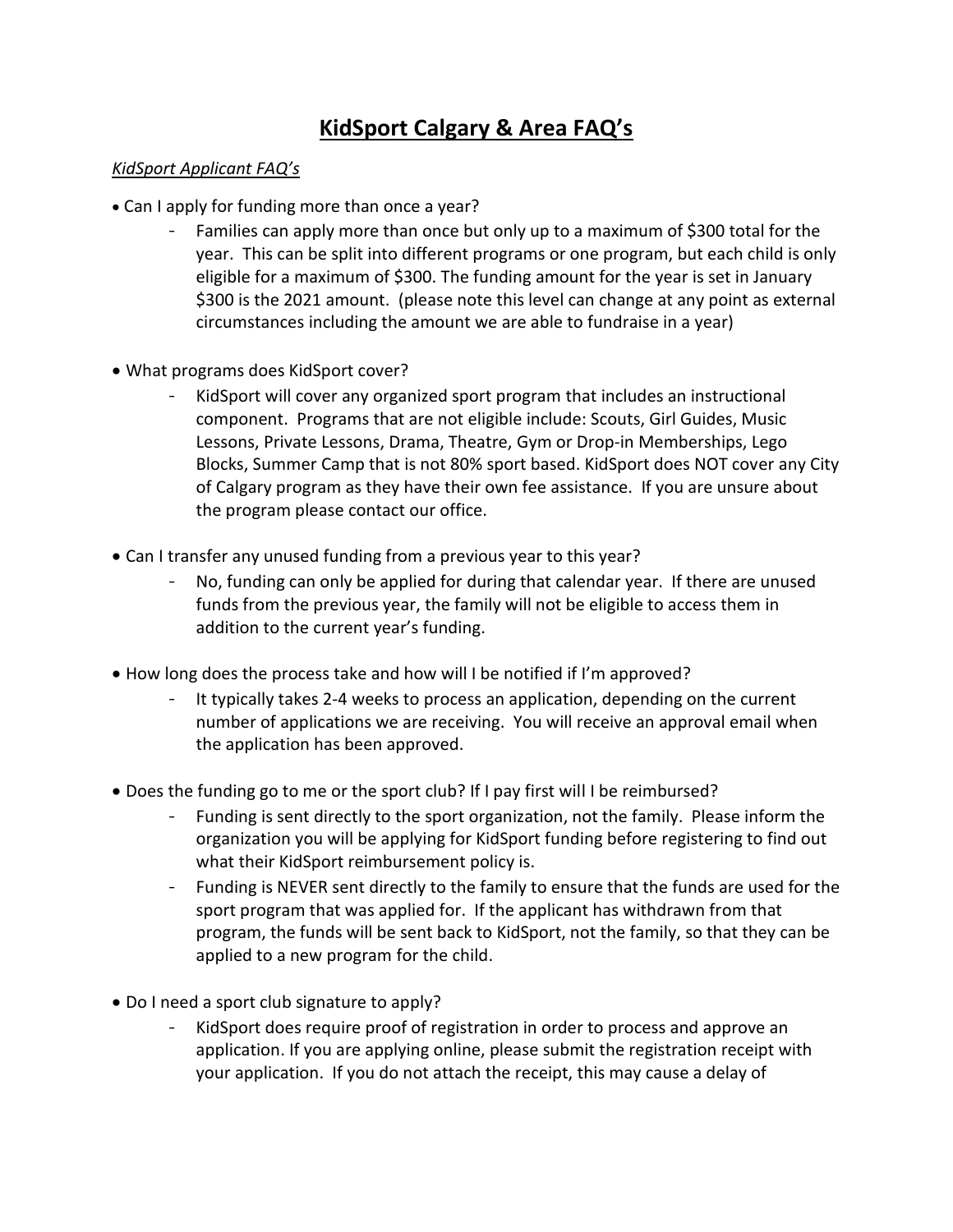processing the application as our office will have to contact the sport club to get confirmation.

- Can I drop off my application in your office?
	- No, we do not have a public office to drop off applications. All applications must be submitted either online, by email, fax or mail.
- Why do I need to submit my income information?
	- The KidSport subsidy program is a program for low income families. In order to qualify for the program, a family must provide income documents that support their claim of being low income. Without the proper documentation we are not able to verify this status, in which case the application would be denied funding until proper documentation is provided.
- How long until the sport club will receive the funds?
	- Funds are sent out to the sport organizations once a month, at the end of the month. Depending on when the application is received and processed this could be 4-6 weeks after we receive the application
- What are your income cutoffs?
	- KidSport Calgary does not disclose our income cutoffs but they are based on the number of individuals in the household and the Canada Revenue Agency's Low Income Cutoffs (LICO Scale) from the previous year.
- How do I get equipment through KidSport? Do I pay for it and then get reimbursed?
	- KidSport provides no-cost equipment to families through their Calgary Flames Sports Bank. Families can access this program by informing KidSport they do require equipment and KidSport will get them an appointment with the Sports Bank. Please note that equipment is not guaranteed as it is all donated equipment, so on occasion there may not be specific sizes or type of equipment you would like.
	- If families purchase equipment on their own, they will not be eligible for reimbursement through KidSport or the Calgary Flames Sports Bank.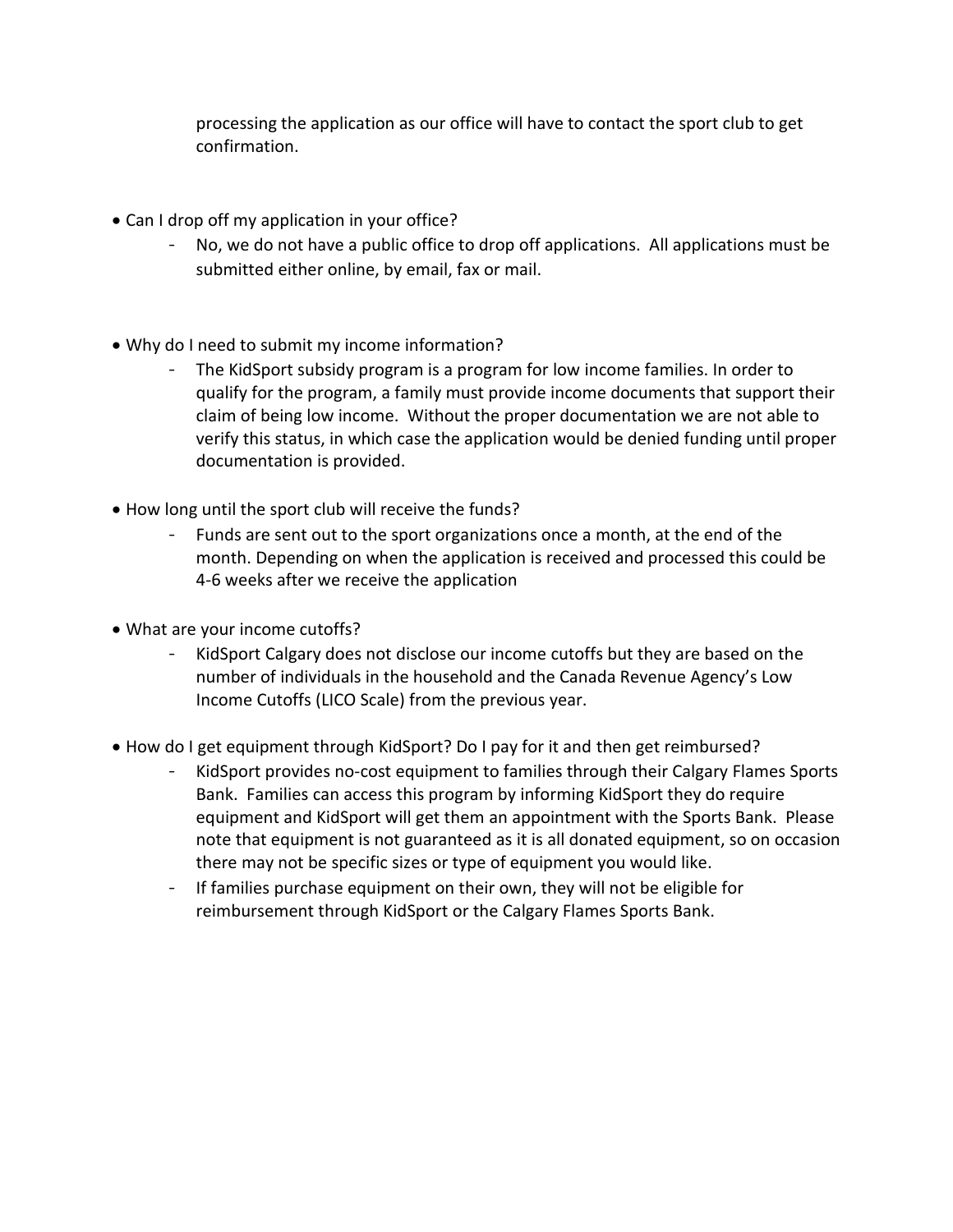## *KidSport Sport Club FAQ's*

- Who do we fund?
	- All families that KidSport Calgary approves have gone through our qualification process, which requires proof of income to determine if they meet our low-income cutoffs. We understand that these families all have different stories but trust that we have reviewed income information specific to their household and when approved we have qualified them as low income. These families need our support and when we work together with your clubs to support them, we are making sport a possibility for their kids, which is the end result we all want.
- Can you send me a list of all our approved applicants?
	- All sport organizations will receive a list of approved applicants with each payment that is sent. If you are signed up for Direct Deposit, a list will be emailed and if you are receiving a cheque, a letter will be in with the cheque. If you did not receive a list with your cheque, please make sure the cheque is from KidSport and not Jumpstart.
	- If you require the status of an applicant before the end of the month, please email [kidsport@kidsportcalgary.ca](mailto:kidsport@kidsportcalgary.ca) with the list of children. It makes the process go faster if we have the child(ren)'s names to look up.
- When we will receive the funds for approved applicants?
	- Funds will be distributed at the end of each month. If you are signed up for Direct Deposit, you will receive an email to confirm that all children are still registered before the funds are sent. When the funds are deposited, you will receive a second email confirming the deposit.
	- If you are receiving a cheque, your club will be sent an email when the cheque is ready to be picked up from our office (please note the cheque method is currently delayed as we require two board signatures on all cheques and this take a bit more time) \*\* Please also ensure we have the correct email address on file so this notification is being recognized in a timely manner.
- How do I know if a child has been declined funding? Will you provide the reason?
	- Monthly, each club will receive an email stating the list of children declined for funding that month. We will not disclose the reason behind the applicant being declined, if you wish to find out you will have to contact the family. Common reasons an application may be declined are: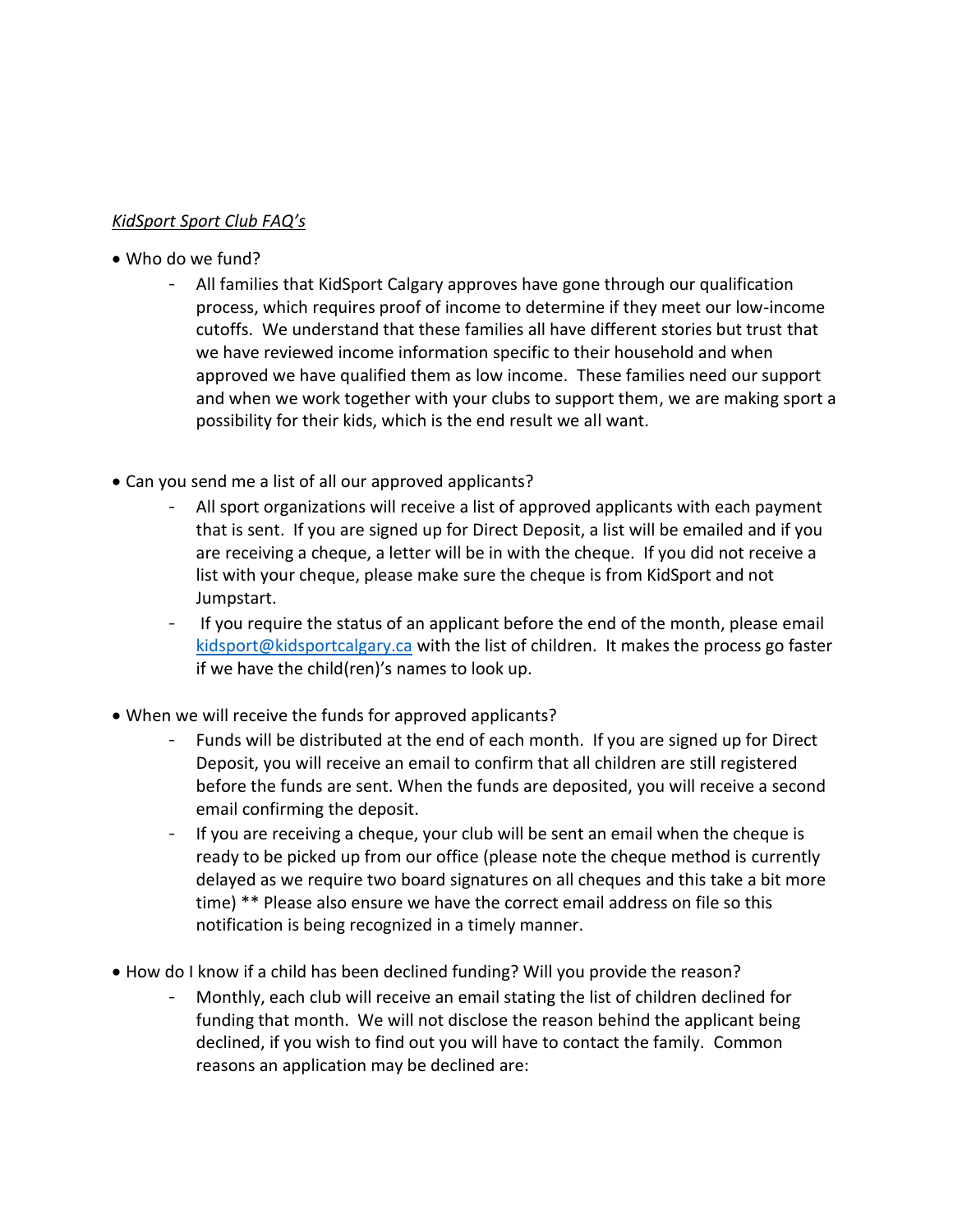- o Funds used for that calendar year child has used all of their KidSport funding for that calendar year
- o Household income over our cutoffs
- $\circ$  Incomplete application (missing income information, sport club information, etc.)
- o Ineligible program (private lessons, membership, non-sport based)
- Am I required to reimburse the family?
	- Each club has their own KidSport policy. Some clubs do not require payment upfront, some require the registration to be paid in full, some require a deposit to hold a spot etc. What we do ask is that if a family has paid upfront and receives KidSport funding that you reimburse the family for what KidSport has sent you. If you have any questions regarding this please contact our office at [kidsport@kidsportcalgary.ca](mailto:kidsport@kidsportcalgary.ca)
- How can I know if a child will be approved?
	- If the family has supplied all the needed documents (registration, income documents, completed application), we would be able to tell you if the family will be approved or not based on the information provided. In order for the family to be approved we do require all that information to be sent into us. \*Note: some clubs ask this question before holding a spot for a family so the family does not have to pay upfront\*
	- Where does KidSport funding come from?
		- o KidSport Calgary and our Calgary Flames Sports Bank are 100% community funded so the fees your club receives to support a KidSport kid's registration fees are raised right here in our community. We raise these dollars through our own fundraisers, third party events that people or organizations do on our behalf, individual donations, corporate donations, sponsorships, our KidSport Recycling residential and business bottle pick up program and community grant and foundation programs. Contact us a[t lisap@kidsportcalgary.ca](mailto:lisap@kidsportcalgary.ca) to find out more.
	- Is the club required to submit the application on behalf of the parent/guardian?
		- $\circ$  If the sport club wishes to submit the application, they can but it is not required. The applicant's parent/guardian can also submit the application to KidSport either online, by email, fax or mail.

## *Online Application Issues*

- I am locked out of my account and my password won't reset, what do I do?
	- Please contact KidSport Alberta at [info@kidsport.ab.ca](mailto:info@kidsport.ab.ca) and let them know what the issue is.